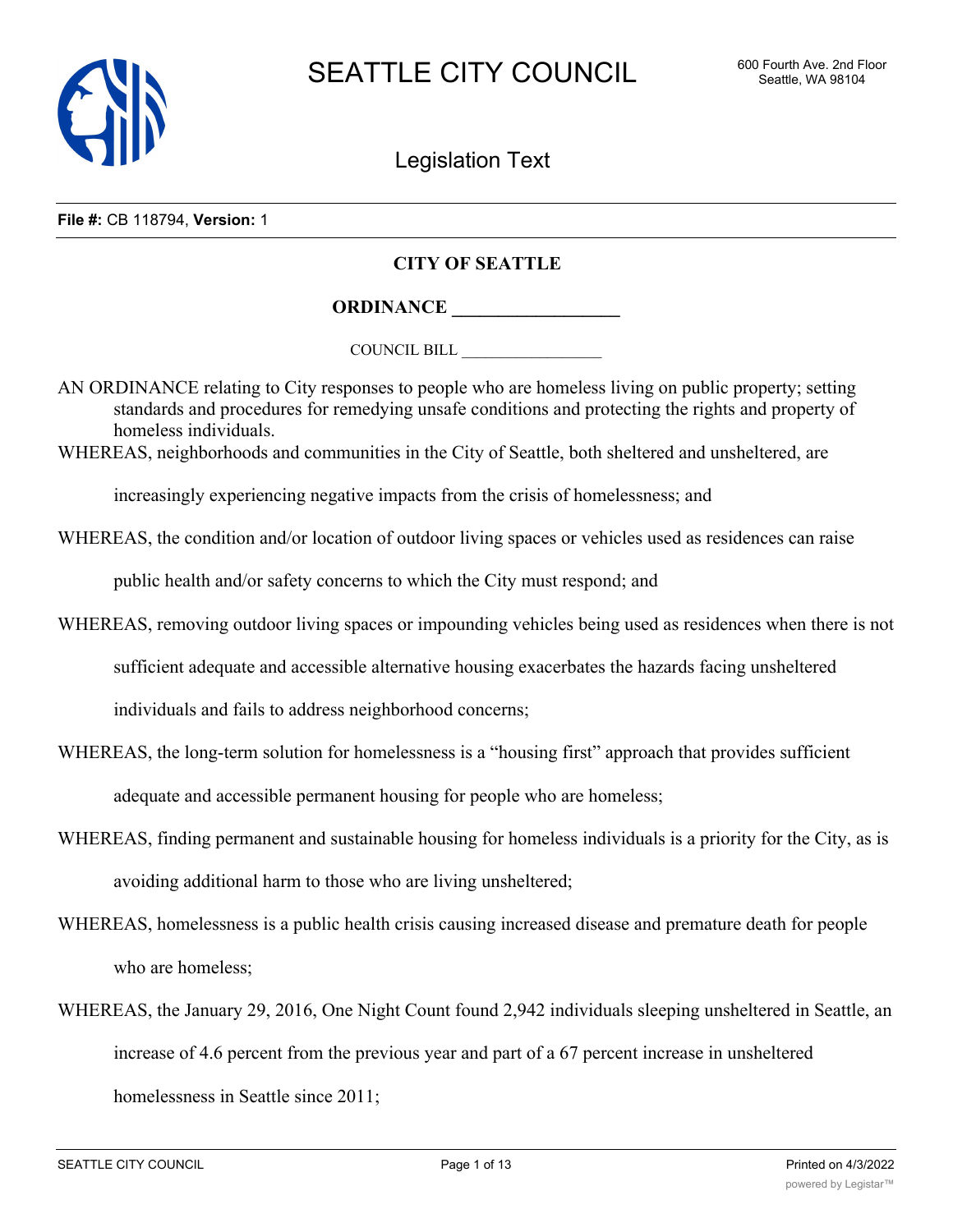- WHEREAS, the City's lack of sufficient adequate and accessible housing to accommodate the needs of all people experiencing homelessness has led to unauthorized outdoor living spaces in the City;
- WHEREAS, in 2013, the City's Human Services Department found disproportionality of homelessness among people of color and other groups such as veterans and LGBTQ individuals;
- WHEREAS, the City is committed to protecting the civil rights as well as the public health and safety of all people, including those experiencing homelessness;
- WHEREAS, no person should suffer or be subject to unfair discrimination or arbitrary treatment based on housing status;
- WHEREAS, in response to the increase in the number of people experiencing homelessness, the Mayor declared a Civil Emergency on Homelessness in November 2015 that called for federal and state assistance, as well as innovative and proactive strategies to assist those in need;
- WHEREAS, shelter will continue to remain a critical and life-saving service, particularly during times of individual crisis or severe weather; and
- WHEREAS, it is the intent of this body to provide clear procedures to ensure that the City can respond appropriately and adequately to needs of individuals as well as the health and safety of all neighborhoods, and to emergency situations, without subjecting unsheltered individuals to greater hardships; NOW, THEREFORE,

# **BE IT ORDAINED BY THE CITY OF SEATTLE AS FOLLOWS:**

Section 1. Definitions. The following definitions apply through this ordinance:

"Adequate and accessible housing" means, at a minimum, living space:

(1) Where a person has the right to reside and keep belongings on an ongoing, long-term basis at any time of day or night;

(2) That meets living standards commonly acceptable to society, and includes safety from other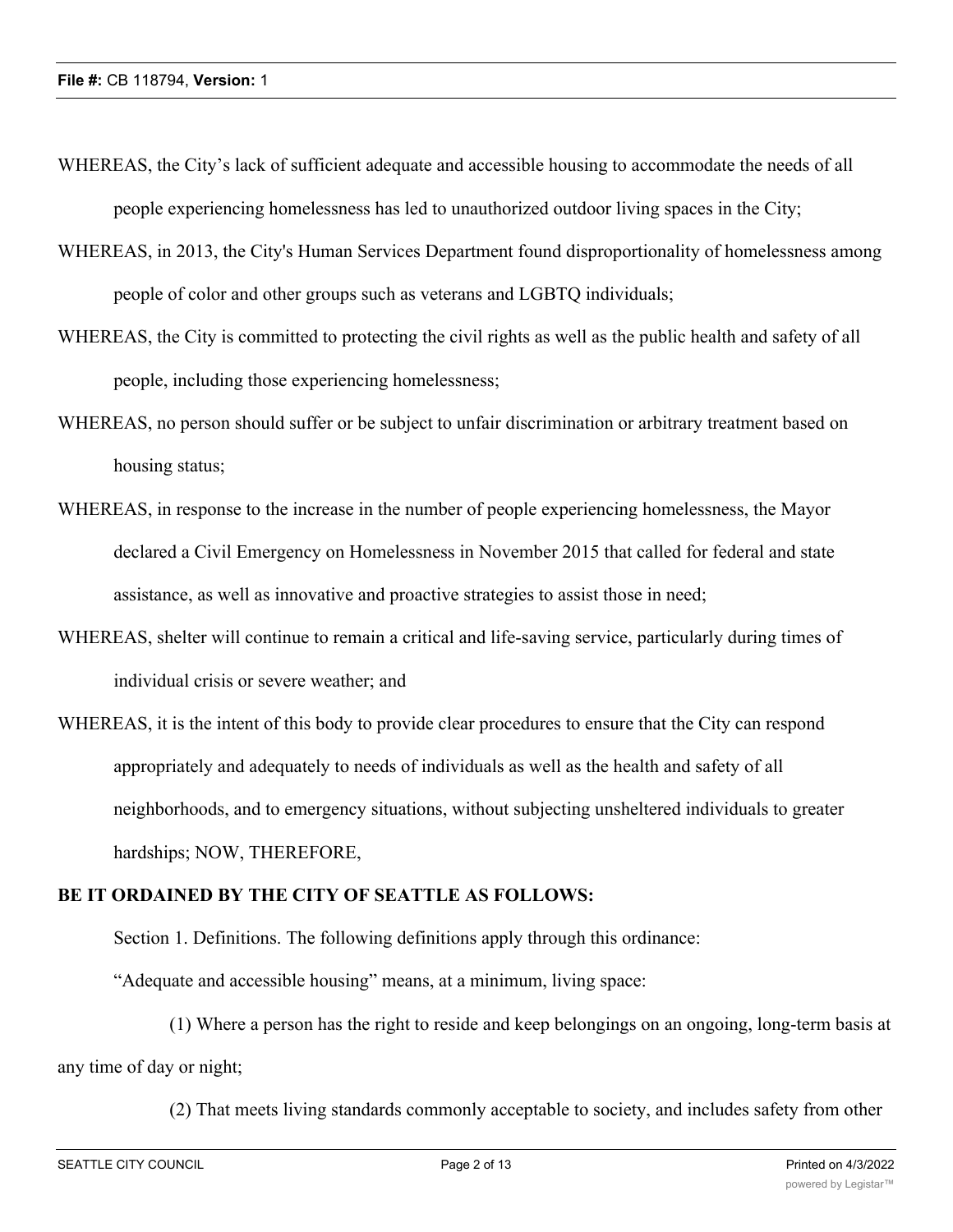individuals, the elements, and exposure to disease or filth, room to move about, storage space for belongings, the ability to maintain current household composition, accommodation for physical or mental limitations, and access to hygiene facilities; and

(3) That is actually accessible to the individual who is or will be living in that space, including that the individual must not be barred as a result of criminal background, treatment status, ability to show identification, household composition, physical or mental limitations, or otherwise.

"City" means The City of Seattle and any of its contractors, agents, employees, or partners.

 "Hazardous condition" means a condition that creates an imminent and likely public health or safety harm. The public health or safety harm must be created by the presence of a particular condition and not a generalized harm common to all who are unsheltered.

 "Household" means a group of individuals who wish to live together because they are relatives, are in a family relationship, or for other reasons. A household includes pets.

"Impoundment" means any action by the City to remove or tow a vehicle used as a residence without the express approval of the vehicle's owner.

 "Outdoor living space" means any outdoor public space that homeless individual(s) use to live or sleep in, as evidenced by the presence of a sleeping bag, shelter, tarp, tent, bed, cardboard, metal sheeting, furniture, or other objects demonstrating an intent to live in the location for one or more days, whether or not continuously.

"Personal property" means any item which an individual owns and which might have value or use to that individual, regardless of whether the item is left unattended for temporary periods of time or whether it has monetary value. Personal property includes vehicles. This does not include weapons other than knives, contraband, items which pose an obvious health or safety risk, or are clearly contaminated in way which a reasonable person would conclude the items should not be stored with other property.

"Public space" means any area which is owned, leased, maintained, controlled, or managed by a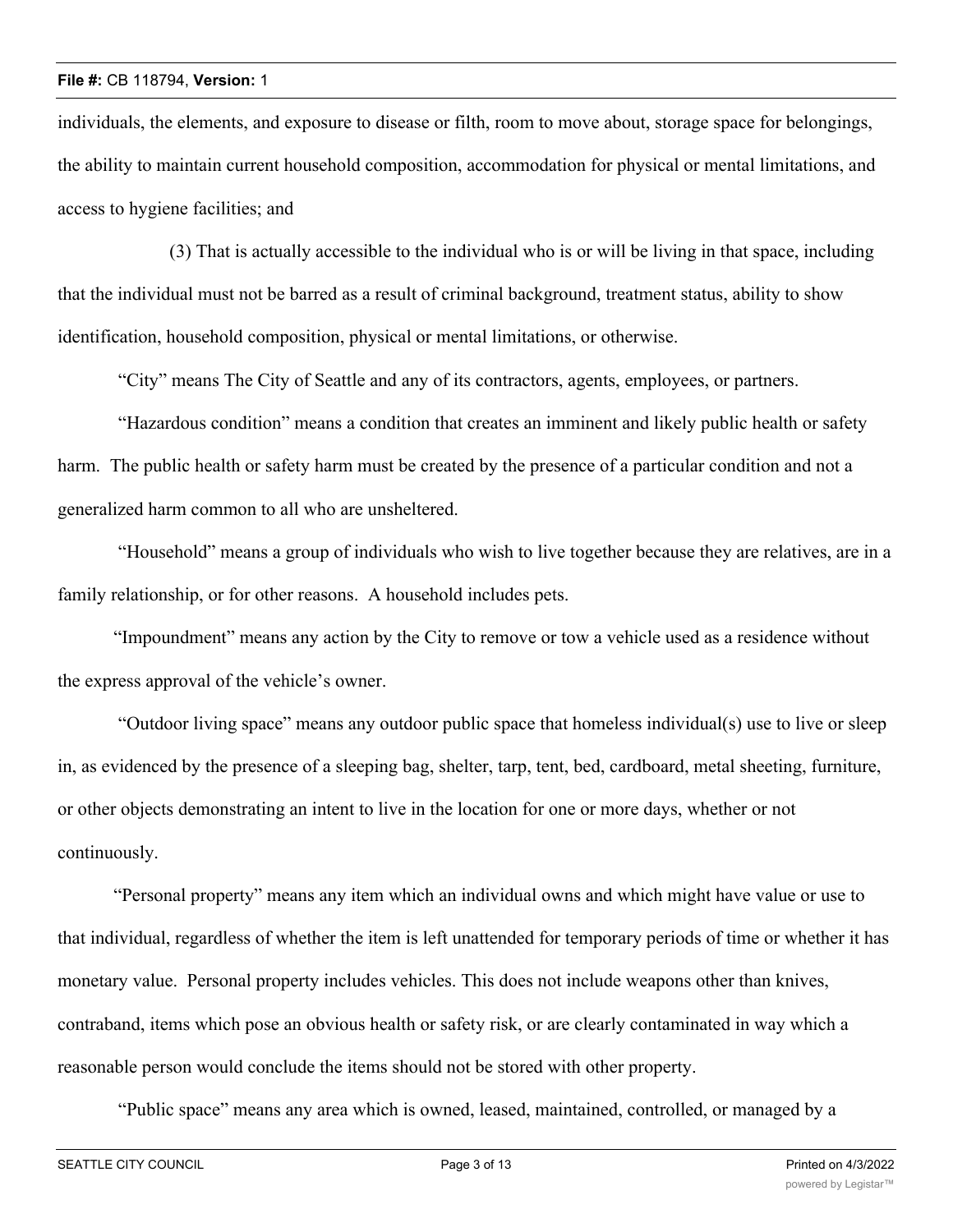government or public entity.

 "Removal" means action to remove people, camps, structures, or personal property located at outdoor living spaces.

"Specific public use" means a lawful designated and recognized function, including but not limited to park use, schools, and recreational areas. The City shall establish by Director's rule the criteria for and a process by which the Department of Neighborhoods may define a "specific public use" for a particular location, for purposes of designating an "unsuitable location".

"Unsafe location" means a location that poses imminent danger of harm to individuals residing in that location or to the general public. The danger of harm must be created by the presence of the specific outdoor living space or vehicle used as a residence at the particular location and not generalized danger of harm common to all who are unsheltered.

"Unsuitable location" means a location that has a specific public use that is substantially impeded as a result of an outdoor living space or vehicle used as a residence in that location, and where the public lacks alternative means to accomplish the specific public use. The City shall establish by rulemaking criteria for and a process by which the Department of Neighborhoods may designate specific sites as unsuitable based on a showing of need. Designations of unsuitability must leave ample nearby, public spaces that are not unsafe or unsuitable.

Section 2. Community response line

A. For the benefit of all City residents, the City has an interest in preventing the build-up of garbage, human waste, and other refuse at outdoor living spaces and other public spaces. The City Customer Service Bureau shall serve as the coordinating entity for requests for clean-up and/or basic services.

B. The City shall investigate requests for a clean-up or a health and safety inspection including a site visit if adequate information is provided that there may be a legitimate concern about health and/or safety.

C. The City shall provide outreach, basic garbage, sanitation, and harm reduction services upon request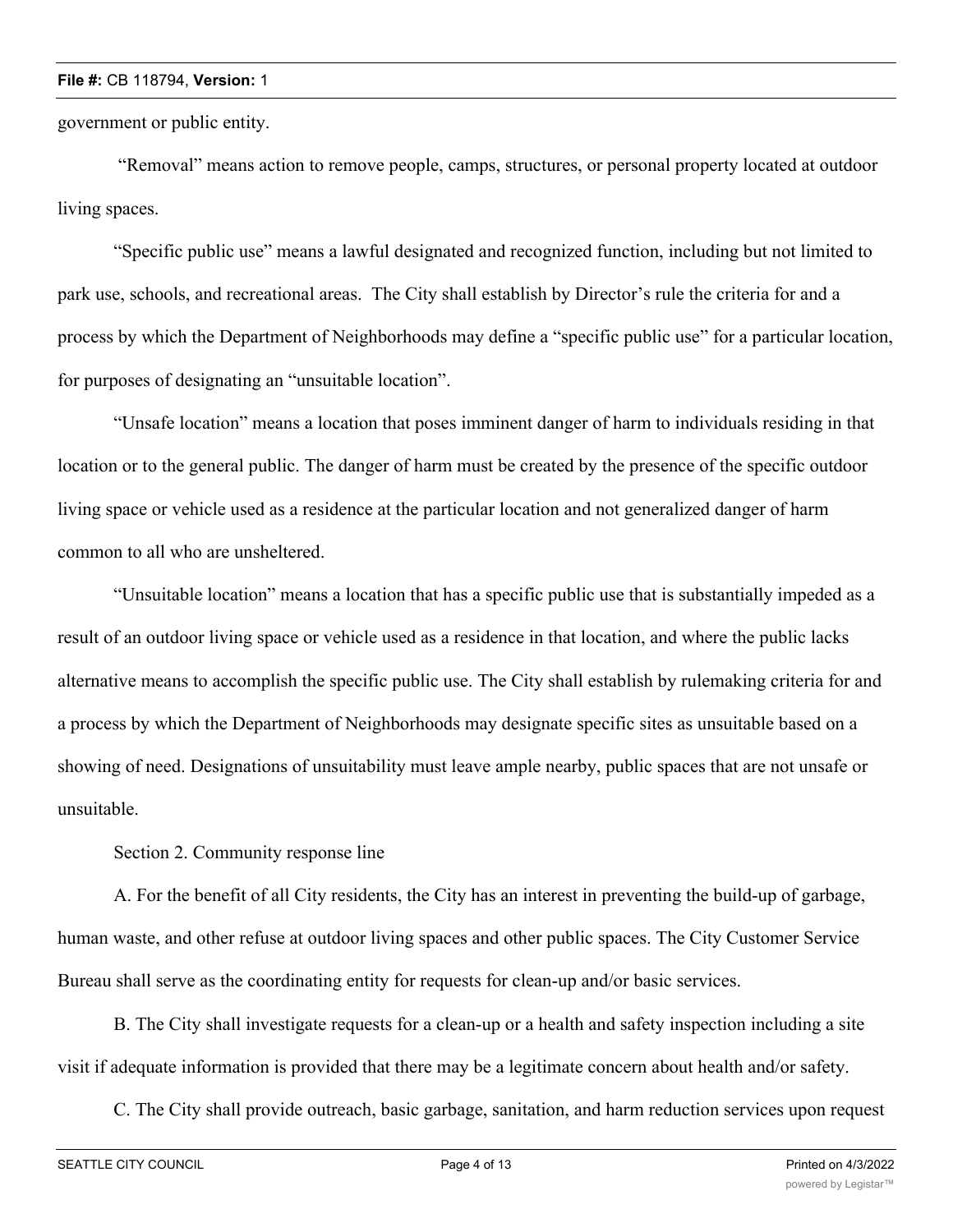at outdoor living spaces containing more than five individuals.

Section 3. Removal and impoundment. The City may respond appropriately to emergency situations such as fires, crimes, or medical crises as it normally would outside outdoor living spaces. However, except as specified in Section 4 of this ordinance, the City may undertake a removal or impoundment action only when the City has satisfied the following conditions:

A. Adequate and accessible housing is available at the time of removal or impoundment, or at the time of voluntary departure, to any individuals whose persons, personal possessions, and/or vehicles are being removed or impounded.

B. The affected individuals have been engaged with sufficient individualized outreach over a period of not less than 30 days, to allow anyone interested to move voluntarily to adequate and accessible housing. Sufficient outreach involves, at a minimum: (1) making an individual assessment of each affected individual, which includes, but is not limited to, considerations of household composition; disability; mental illness or other mental or emotional capacity limitations; substance use or treatment status; geographic needs, such as proximately to personal support, healthcare, employment and other geographic considerations; and ongoing support needs; (2) identifying and offering adequate and accessible housing based on this individual assessment; and (3) if an offer is accepted, providing assistance with both the administrative and logistical aspects of moving into the identified adequate and accessible housing. Outreach shall identify wherever possible where the individual is already working with service providers and coordinate with those efforts, and shall integrate with other City and King County data sharing projects to prevent avoidable duplication of data and effort.

C. The City has provided written notice meeting the following requirements:

1. Notice must include the following information:

a. The specific date and time the anticipated removal or impound will take place, which must not be fewer than 30 days from the notice date;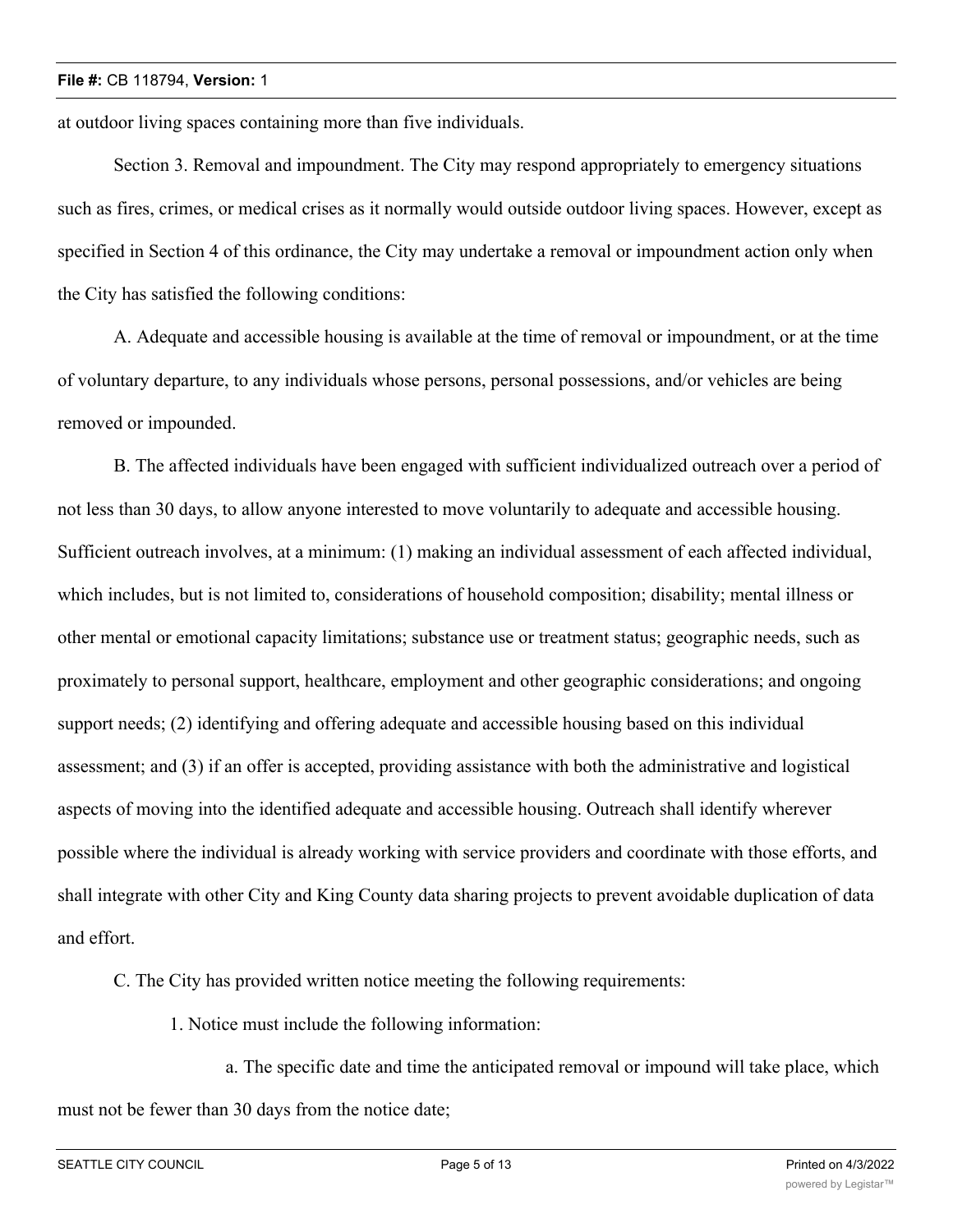b. Explanation of the actions that will be taken during the removal or impoundment and how loss of personal property can be avoided;

c. Information about where personal property will be safeguarded if seized during the removal or impoundment and how it can be retrieved after removal or impoundment;

d. Contact information for the outreach organizations that will work with that site as specified in subsection 3.B of this ordinance; and

e. A statement that removal or impoundment will not occur in the absence of adequate and accessible housing for all affected individuals, and information about how the housing options can be accessed.

2. Notice must be provided in languages likely to be spoken by impacted individuals, and through methods capable of being understood by persons with physical and mental disabilities.

3. Notice must be posted in a conspicuous location at the relevant outdoor living space or on the relevant vehicle, as well as affixed to all tents and structures used for shelter at that location.

D. During a removal or impoundment, the City will safeguard all personal property free of charge according to the following requirements:

1. For individuals present at the time of the removal or impoundment who have accepted the offer of an adequate and accessible housing but do not have the ability to transport their personal property, the City shall transport all personal property to the location of the accepted housing the day of the removal or impoundment.

2. For individuals absent at the time of the removal or impoundment, the City must document that those individuals had actual notice of the removal or impoundment.

3. For individuals absent at the time of removal or impoundment, or present but who did not accept the offer of adequate and accessible housing and do not have the ability to transport their personal property, the City will safeguard all personal property as follows: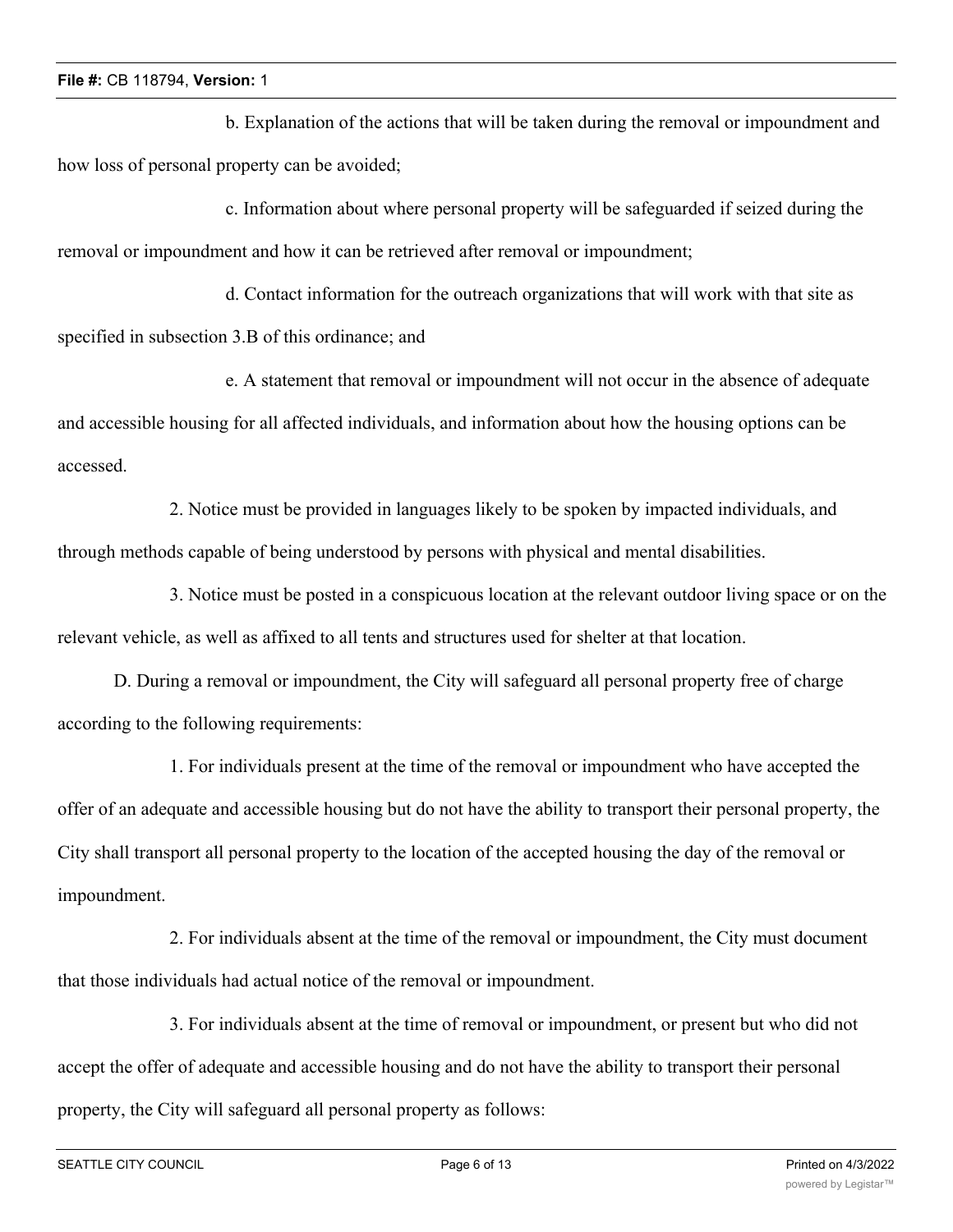a. Personal property must be photographed and catalogued by location and with identifying details of the personal property prior to being put into storage. Such information must be searchable by computer and by calling a City agent.

b. The location of the storage facility must be accessible by public transportation and accessible to those with disabilities.

c. Its operating hours must extend beyond normal business hours to accommodate those who work or have other obligations during midweek during normal business hours.

d. Photo identification shall not be required as a condition of retrieval.

e. The City must post notice for 90 days at the location of the removal or impoundment with the location of the seized personal property and instructions for reclaiming such personal property.

f. Within 24 hours of the removal, a City agent or employee must return to the site and seek to inform individuals of how to retrieve their items.

g. After 90 days, the City may dispose of any unclaimed personal items provided all the

all the requirements of subsections 3.D.3.a-f of this ordinance have been met.

Section 4. Hazards and unsafe or unsuitable conditions

A. If an outdoor living space or a vehicle used as a residence is in an unsafe or unsuitable location, or creates or contains a hazardous condition, the City may undertake a removal or impoundment action if conducted in accordance with the procedures set forth in this Section.

B. Prior to conducting removal or impoundment actions based on unsafe or unsuitable locations, the City must do the following:

1. The City must inform all individuals staying at such location the reasons that it is unsafe or unsuitable at least 48 hours prior to any removal or impoundment.

2. If an outdoor living space covers both safe or suitable and unsafe or unsuitable locations, the City may only undertake removal or impoundment actions that are in the unsafe or unsuitable location.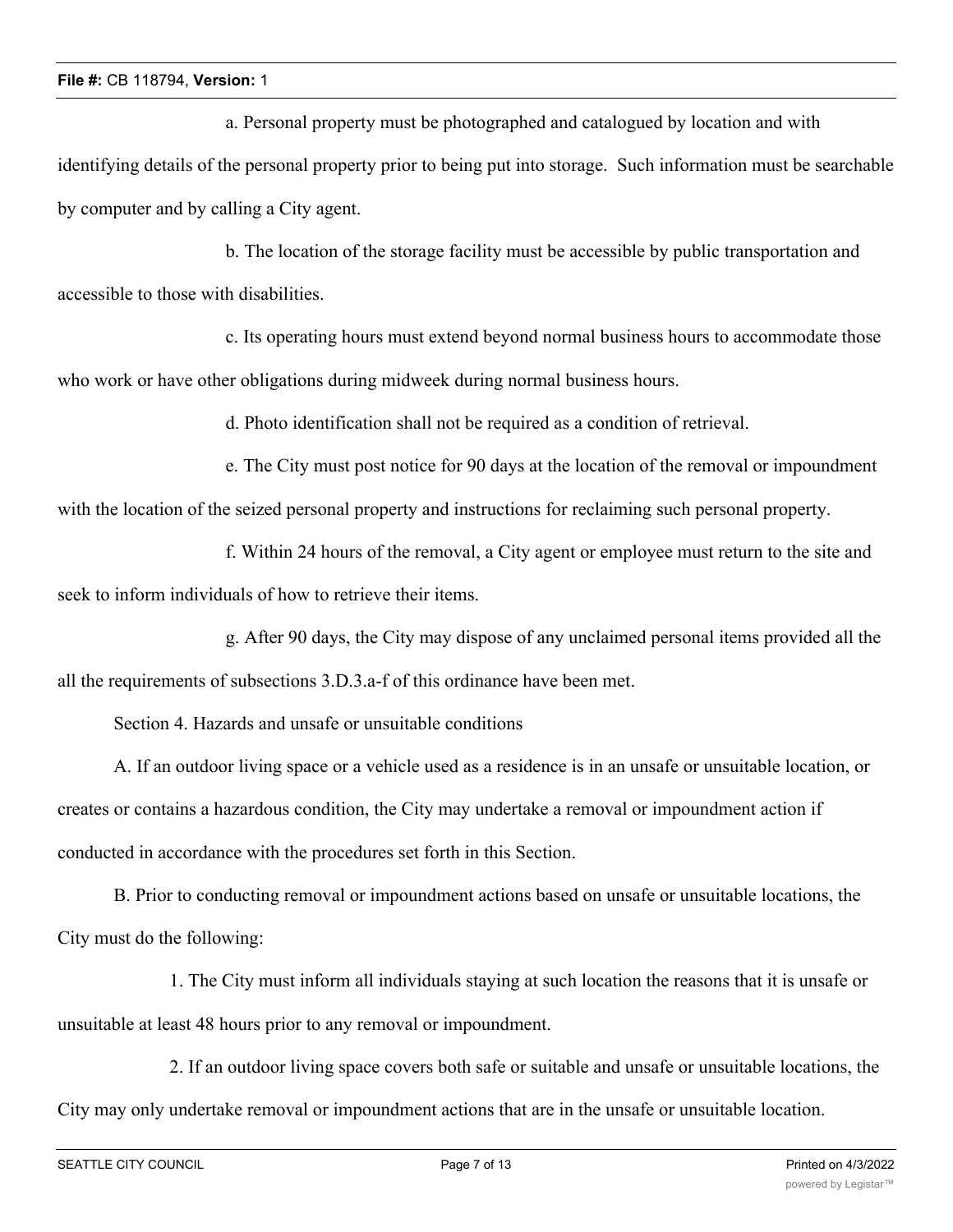3. The City must identify and make available to all affected individuals a nearby, alternative public space owned or controlled by the City to camp or park that is not unsafe or unsuitable.

4. The City must conduct sufficient individualized outreach.

C. Prior to conducting removal or impoundment actions based on a hazardous condition or hazardous conditions, the City must do the following:

1. For at least 72 hours, provide access to basic garbage, sanitation, and harm reduction services, including emptying receptacles and containers provided for refuse and disposal of sharps, as dictated by the nature of the hazardous condition.

2. Make reasonable efforts to identify the likely source of the hazardous condition and take action against only those responsible for creating the hazardous condition.

3. Provide a meaningful opportunity to cure the hazardous condition, including: (a) an effective cure notice of the specific conditions that create the hazardous condition and information on how that condition can be remedied; and (b) provision of necessary items, such as garbage bags and bins, rodent traps, intravenous needle receptacles, and/or portable toilets, among others, that would allow the individuals to cure the hazardous condition. The City must allow individuals at least 72 hours to cure the hazardous condition before posting notice of removal or impoundment, and shall not conduct removal or impoundment if the hazardous conditions have been cured.

4. Conduct site visits by City staff to: (a) inform all affected individuals prior to or during the cure period that the location has a hazardous condition and the actions needed to cure that condition; and (b) inform all affected individuals whether the hazardous condition has been remedied after the cure period or, if the hazardous condition has not been remedied after the cure period, the reason it has not been remedied.

D. Prior to removal or impoundment, the City must provide written notice meeting the following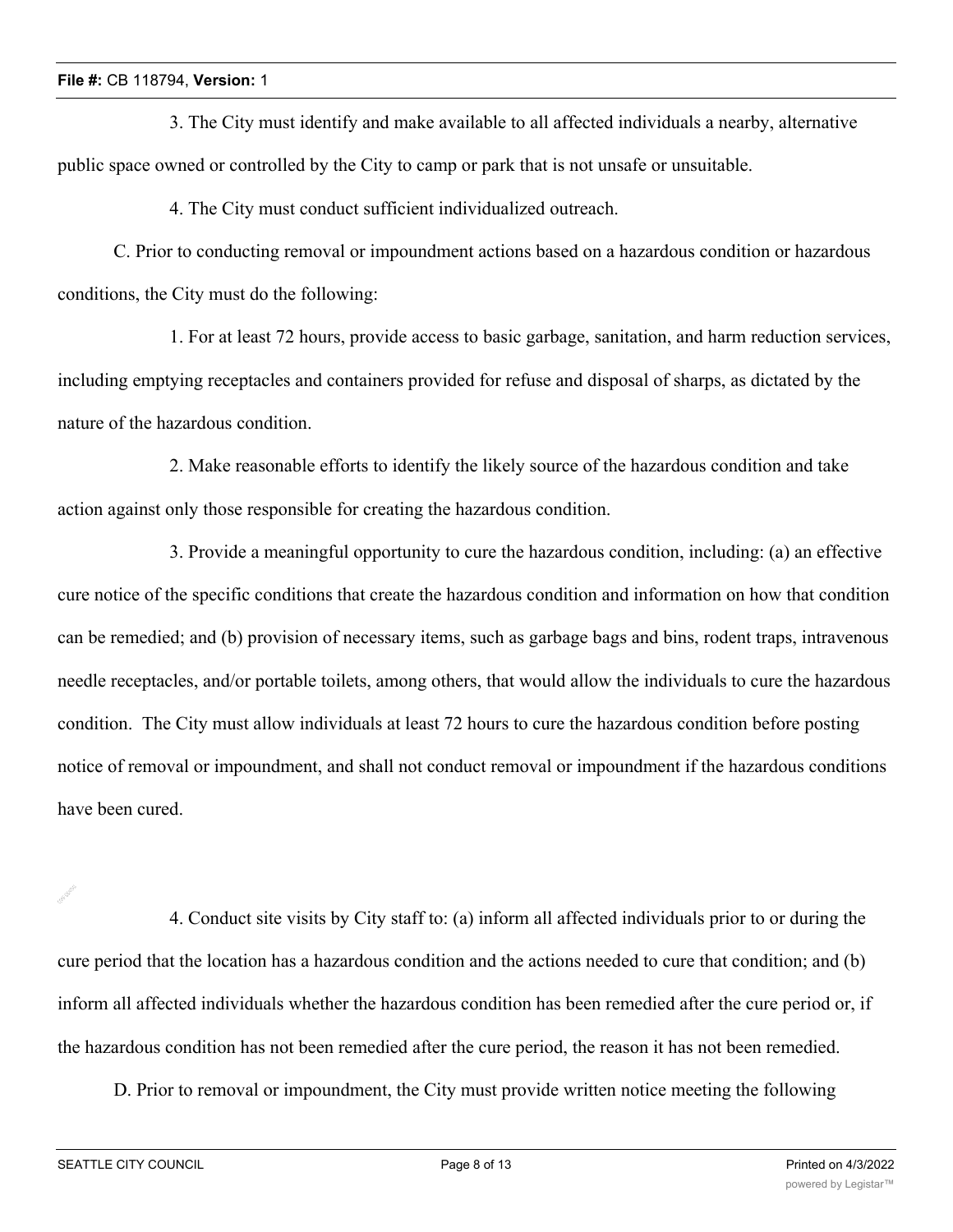requirements:

1. Notice must include the following information:

a. The specific date and time the removal or impound will take place;

i. The removal or impound may not take place fewer than 48 hours from the date of notice in the case of unsafe or unsuitable location;

ii. The removal or impound may not take place fewer than five days from the date of notice in the case of a hazardous condition;

b. Explanation of how the location of the outdoor living space or vehicle is unsafe and/or unsuitable, or the hazardous condition has not been remedied;

c. Explanation of the actions that will be taken during the removal or impoundment and how loss of personal property can be avoided;

d. Information about where personal property will be safeguarded if seized during the removal or impoundment and how it can be retrieved after removal or impoundment;

e. Clear directions to the alternative public space owned or controlled by the City;

f. Contact information for the outreach organizations that will work with that site as

described in subsection 4.D. 4 of this ordinance; and

g. If available, a statement that adequate and accessible housing is available for all

affected individuals.

2. Notice must be provided in languages likely to be spoken by impacted individuals, and through methods capable of being understood by persons with physical and mental disabilities.

3. Notice must be posted in a conspicuous location at the relevant outdoor living space or on the relevant vehicle, as well as affixed to all tents and structures used for shelter at that location.

4. Sufficient individualized outreach must involve, at a minimum, the following actions:

a. Informing all affected individuals of the availability of the alternative public space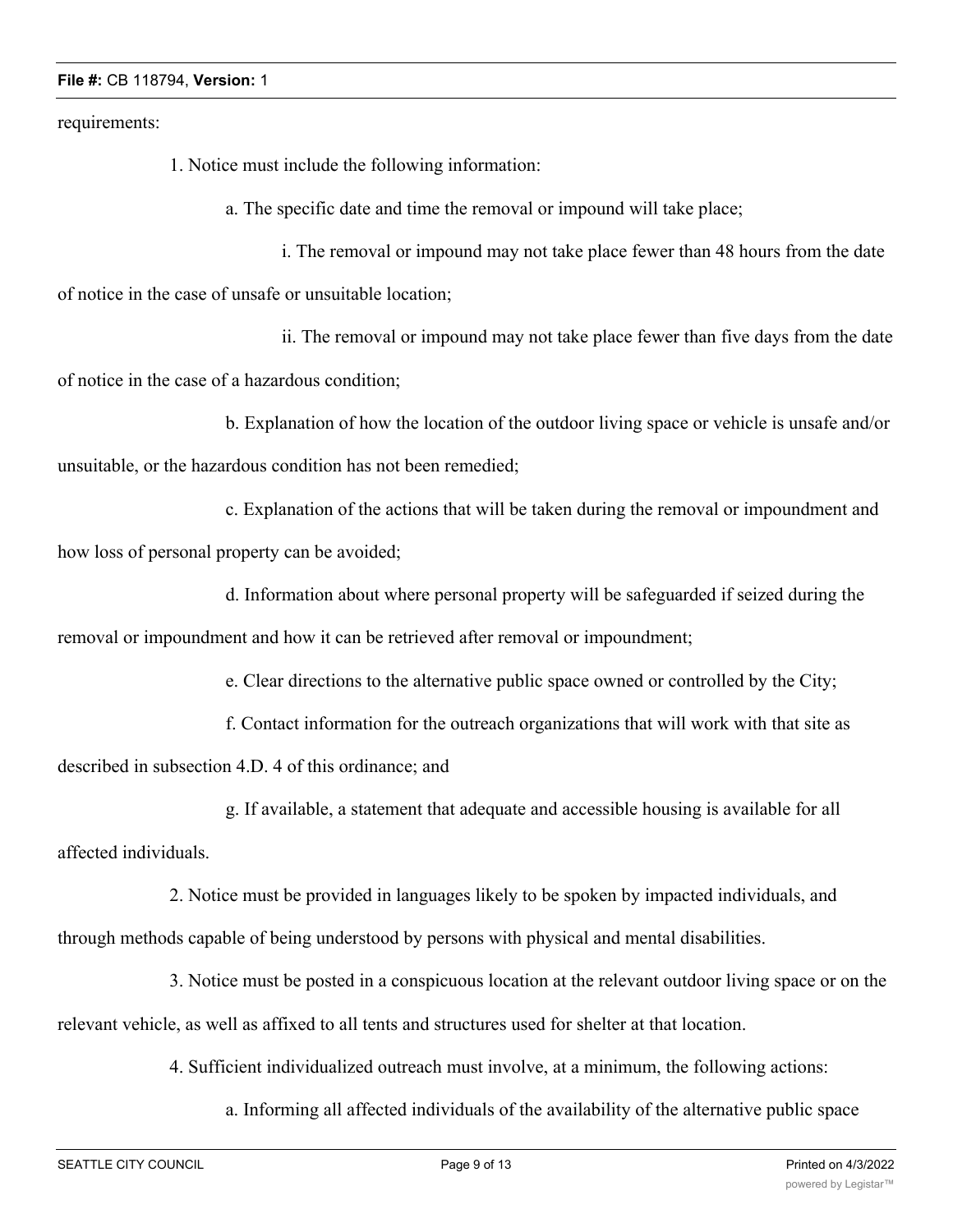owned or controlled by the City for the outdoor living space or vehicle, or offering adequate and accessible housing; and

b. Offering assistance with both the administrative and logistical aspects of moving into the identified alternative public space owned or controlled by the City or adequate and accessible housing.

E. During a removal or impoundment, the City will safeguard all personal property free of charge according to the following requirements:

1. For individuals present at the time of the removal or impoundment who do not have the ability to transport their personal property, the City shall transport all personal property to the alternative public space owned or controlled by the City.

2. For individuals who are absent at the time of the removal or impoundment or who are present but who do not wish to move to the alternative public space owned or controlled by the City and do not have the ability to transport their personal property, the City will safeguard all personal property as follows:

a. Personal property must be photographed and catalogued by location and with identifying details of the personal property prior to being put into storage. Such information must be searchable by computer and by calling a City agent.

b. The location of the storage facility must be accessible by public transportation and accessible to those with disabilities.

c. The location's operating hours must extend beyond normal business hours to accommodate those who work or have other obligations during midweek during normal business hours.

d. Photo identification shall not be required as a condition of retrieval.

e. The City must post notice for 90 days at the location of the removal or impoundment with the location of the seized personal property and instructions for reclaiming such personal property.

f. Within 24 hours of the removal, a City agent or employee must return to the site and seek to inform individuals of how to retrieve their items.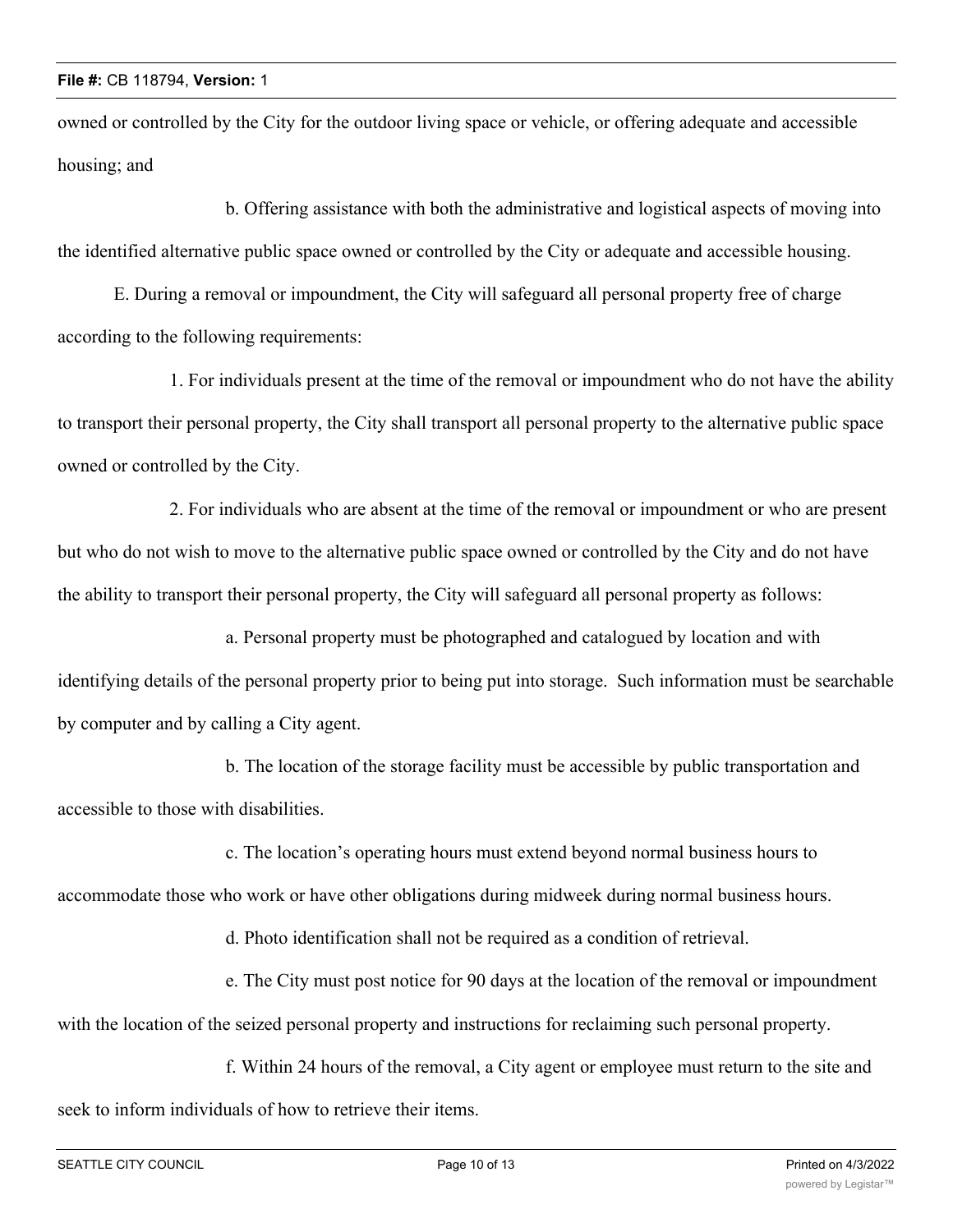g. After 90 days, the City may dispose of any unclaimed personal items provided all the requirements of subsections 4.E.2.a-f of this ordinance have been met.

Section 5. Collaboration with other entities. The City will only direct, engage, cooperate, or contract with any other entity to engage in any removal or impoundment action in accordance with this ordinance.

Section 6. Implementation and Advisory Committee

To ensure the ordinance meets the goals of protecting the public health, public safety, and civil rights of all people, including those experiencing homelessness, the City shall establish an Implementation and Advisory Committee ("Committee").

A. The functions and duties of the Committee shall be to:

1. Advise the Mayor, Council, and relevant departments of concerns and issues with regard to City's removal and impoundment actions, and provide recommendations, findings, or other reports as appropriate related to such concerns and issues; and

2. Review proposed implementation plans and guidelines, and provide comments regarding the same to department staff charged with contracting outreach workers, notice, storage, etc...

B. The Committee shall consist of 11 members. The Mayor shall appoint one member. Each Councilmember shall appoint one member and the Council collectively shall appoint one member. The members will be appointed to serve staggered three 3 year terms and may be reappointed to subsequent terms. Any vacancy in an unexpired term shall be filled in the same manner as the original appointment. A member whose term is ending may continue on an interim basis as a member with voting rights until such time as a successor for that position has been appointed.

C. The Committee members should have current or recent (within the last five years) professional, personal, or research experience associated with provision of services to individuals experiencing homelessness, or with public health or public safety.

D. The Director of the Human Services Department and the Director of the Finance and Administrative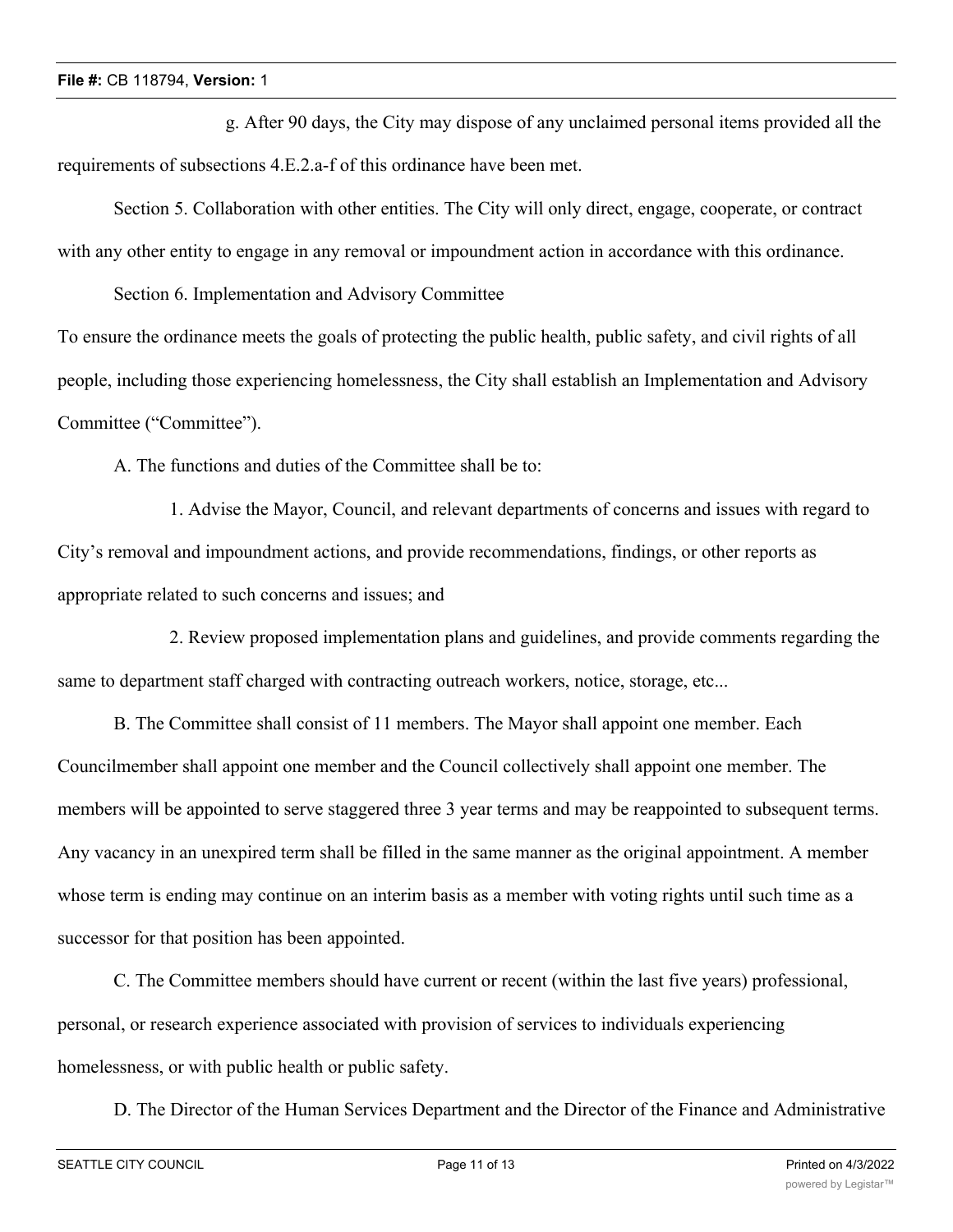Services Department shall assign at least one staff member to support the work of the Committee. A representative of various City Departments, including but not limited to the Office for Civil Rights, Parks and Recreation Department, Seattle Police Department, Department of Transportation, and/or the City Attorney's Office, shall attend the committee meetings upon request of the Committee.

Section 7. Penalties. Failure by the City or any of its partners, agents, or contractors to follow the requirements of this ordinance shall result in a penalty paid by the City to each affected individual of \$250 per violation, in addition to any actual damages incurred. The Seattle Office for Civil Rights shall be charged with the oversight, investigation, and enforcement of the provisions of this ordinance.

Section 8. This ordinance shall take effect and be in force 30 days after its approval by the Mayor, but if not approved and returned by the Mayor within ten days after presentation, it shall take effect as provided by Seattle Municipal Code Section 1.04.020.

| Passed by the City Council the                           | day of | , 2016, and signed by |
|----------------------------------------------------------|--------|-----------------------|
| me in open session in authentication of its passage this | day of | 2016.                 |

President of the City Council

\_\_\_\_\_\_\_\_\_\_\_\_\_\_\_\_\_\_\_\_\_\_\_\_\_\_\_\_\_\_\_\_\_\_\_\_

Approved by me this day of the same capacity of the same capacity of  $\alpha$ , 2016.

Edward B. Murray, Mayor

Filed by me this day of , 2016.